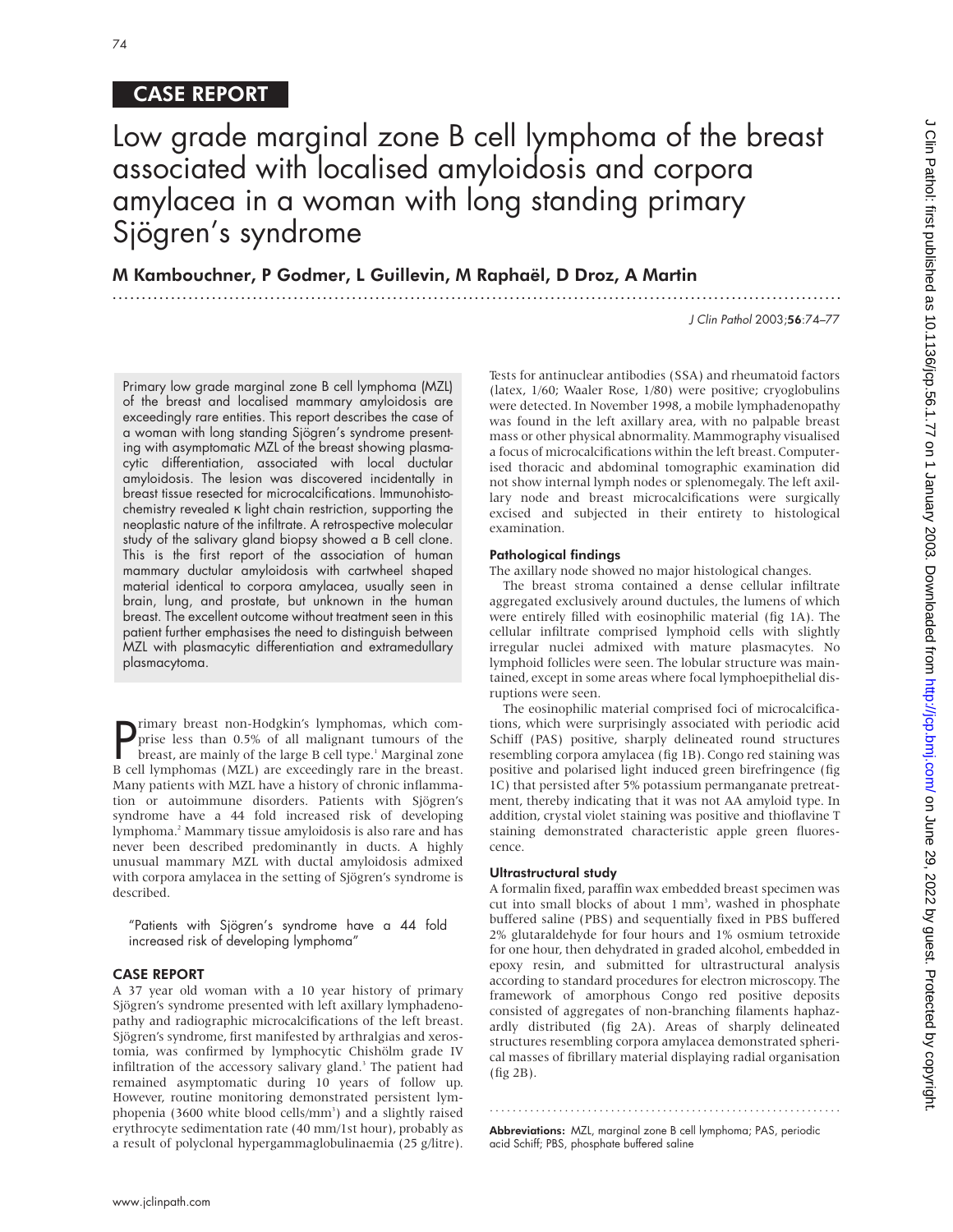

Figure 1 (A) Low magnification of the breast lesion: lobulocentric lymphocytic infiltrate (arrow) surrounding lobules. The ductules are filled with amorphous eosinophilic material (haematoxylin, eosin, and safran staining); (B) sharply delineated corpora amylacea within a mammary ductule (haematoxylin, eosin, and safran staining); (C) Congo red staining: green berefringence of amyloid deposits under polarised light; note the cartwheel pattern (arrow) of corpora amylacea; (D) obvious lymphoepithelial lesion in a ductule (KL1 (anticytokeratin) immunostaining); (E) plasmacytes strongly expressing the κ light chain; (F) only rare cells express immunoglobulin λ light chain.

## Immunohistochemical labelling

Anti-CD20 (clone L26) labelled most of the cells surrounding mammary ductules. Antibodies to CD5 (clone 4C7), CD23 (clone 1B12), and CD10 (clone 56C6) were negative. Lymphoepithelial lesions (fig 1D) were recognised by anticytokeratin antibody (clone KL1). Strong κ light chain restriction was demonstrated (fig 1E) with only rare λ positive normal cells (fig 1F). The negativity of anti-amyloid AA serum

(clone mc1) confirmed the previous results. Because the breast biopsy had been fixed, molecular characterisation of the light chains was not possible. The axillary node did not demonstrate light chain restriction.

# Molecular study

Clonal rearrangements of the immunoglobulin heavy and light chain genes were detected retrospectively in the frozen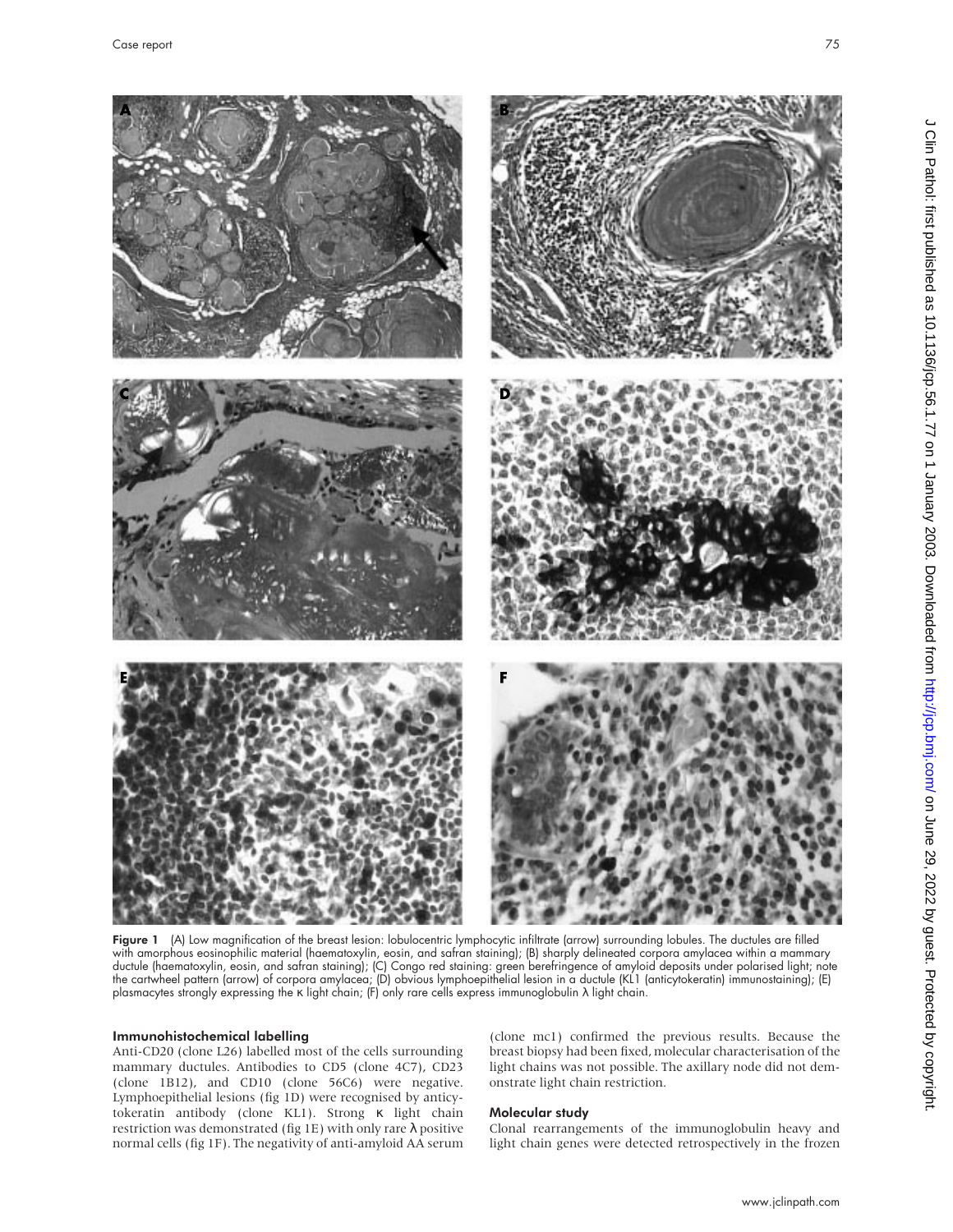

Figure 2 (A) Typical amorphous amyloid deposits showing large amounts of amyloid filaments haphazardly arranged (electron micrograph; original magnification, ×10 000); (B) corpora amylacea showing masses of fibrillary material in parallel arrays (electron micrograph; original magnification, ×5600).

salivary gland biopsy with the framework region 3 JH primers. Exposure to Bouin's solution rendered the DNA extracted from the breast tissue unusable for PCR evaluation.

#### Follow up

After 3.5 years of follow up without treatment, the patient has remained free of local MZL recurrence and visceral dissemination. Histological evaluation of medullary bone and rectal mucosa biopsies failed to demonstrate systemic amyloidosis.

## **DISCUSSION**

We describe a patient with Sjögren's syndrome in whom asymptomatic breast microcalcifications revealed a primary mammary MZL associated with localised deposits of amyloidosis admixed with corpora amylacea. Although the overall feature of this lesion was similar to that of a plasmacytic lobulitis,4 foci of lymphoepithelial destruction and κ light chain restriction supported the diagnosis of MZL. The search for clonality in the breast specimen could not be performed because of previous fixation.

"Ductal amyloidosis represents another unusual finding in our patient because it has rarely been associated with marginal zone B cell lymphoma"

The increased incidence of low grade B cell clones emerging in patients with autoimmune disorders is established. MZLs develop in lymph nodes or extranodal sites, and are usually found in the gastrointestinal mucosa, lung, thyroid, parotid, and conjunctiva. MZL of the breast is exceedingly rare. Thieblemont *et al* studied 108 patients with MZL and in only two cases were the tumours breast related.<sup>5</sup> Two cases have been reported in association with autoimmune disease: one case associated with local stromal amyloidosis in a woman with systemic lupus erythematosus<sup>6</sup> and another without amyloidosis in a woman with Sjögren's syndrome.<sup>7</sup> Schwartz and Strauschen described eight women with lobulocentric B cell type hyperplasia of the breast, referred to as "lymphocytic mastopathy", three of whom presented with autoimmune disorders,<sup>4</sup> but there was no evidence of a plasmacyte component associated with light chain restriction.

Ductal amyloidosis represents another unusual finding in our patient because it has rarely been associated with MZL: only once each in breast stroma and vessels,<sup>6</sup> jejuno-ileal mucosa,<sup>8</sup> and salivary glands,<sup>9</sup> in addition to six cases of pulmonary MZL.<sup>10</sup> Although we could not demonstrate light

#### Take home messages

- This is the first report of a case of primary low grade marginal zone B cell lymphoma (MZL) with local ductular amyloidosis admixed with corpora amylacea, normally found in brain, lung, and prostate, but not in the breast
- This lesion occurred in a woman with long standing Sjögren's syndrome and immunohistochemistry revealed κ light chain restriction, supporting the neoplastic nature of the infiltrate
- The excellent outcome, without treatment, seen in this patient further emphasises the need to distinguish between MZL with plasmacytic differentiation and extramedullary plasmacytoma

chains immunohistochemically, the ductal amyloidosis is probably secreted with immunoglobulin light chains. Surprisingly, the amorphous deposits in our case, which comprised typical ultrastructural amyloid fibres (fig 2A), were associated with spheroid PAS positive and Congo red positive structures resembling corpora amylacea, often seen in brain, lung, and prostate but unknown in human breast. In our case, ultrastructural examination of these structures showed aggregates of radiating fibrils in a parallel arrangement. Congo red positive corpora amylacea with similar ultrastructural features were observed by veterinary pathologists in canine and bovine mammary tissue.<sup>11</sup> There is no consensus concerning the mechanisms involved in the formation of corpora amylacea. The prevailing theory in bovine mammary tissue is that they originate from a matrix of organic material derived from casein with crystalline hydroxyapatite and local deposits of β2 microglobulin.<sup>12</sup>

Finally, the exceptional role of microcalcifications in the revelation of this asymptomatic breast MZL should be kept in mind. It emphasises the need for careful clinical examination of nodes and extranodal organs supposedly affected by MZL in patients with long standing autoimmune disorders.

#### ACKNOWLEDGEMENT

The authors thank Mrs N Lièvre for her technical help.

#### .....................

Authors' affiliations

M Kambouchner, A Martin, Department of Pathology, Avicenne Hospital, 125 Route de Stalingrad, Bobigny 93009 Cedex, France